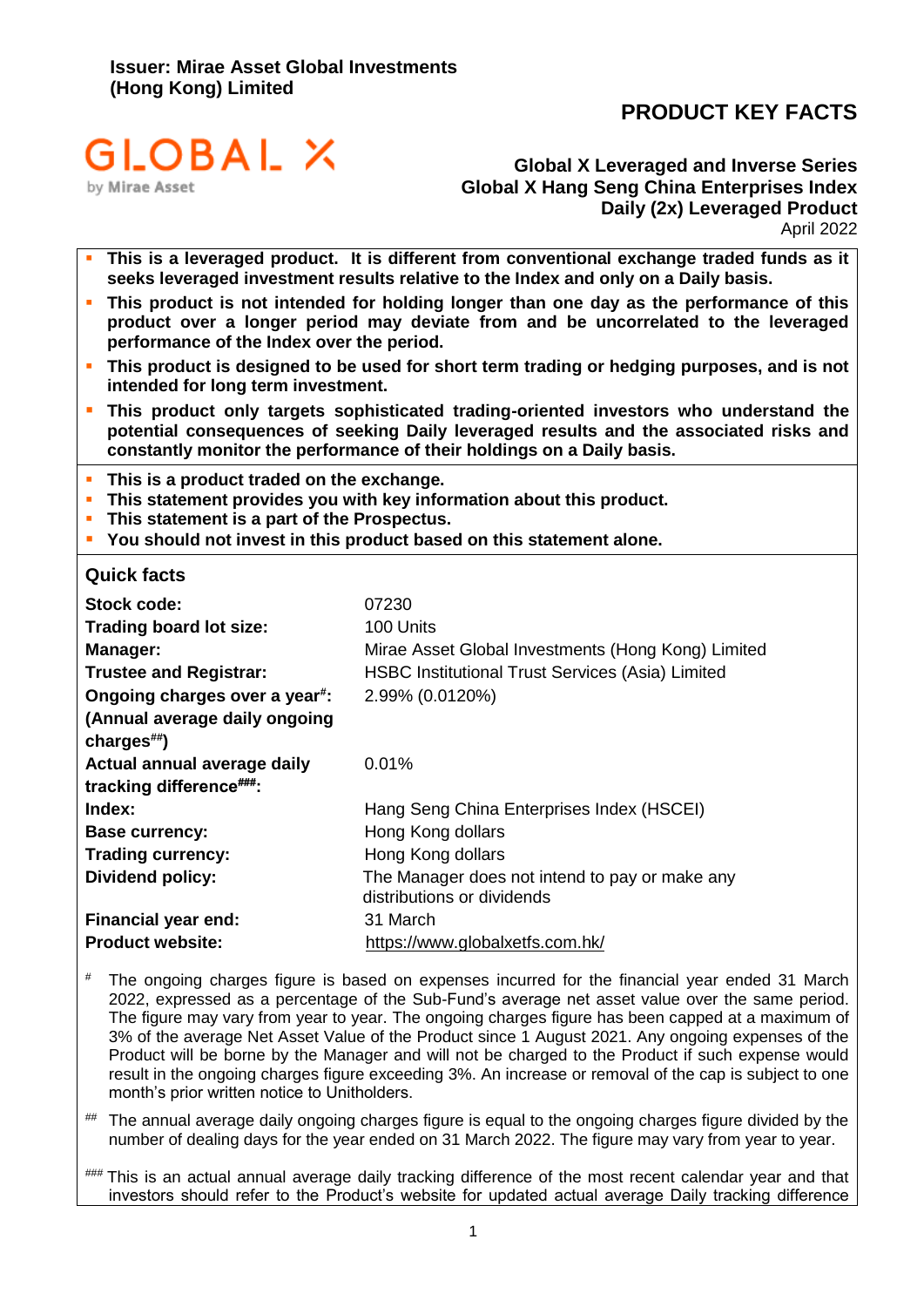information.

### **What is this product?**

- Global X Hang Seng China Enterprises Index Daily (2x) Leveraged Product (the "**Product**") is a sub-fund of the Global X Leveraged and Inverse Series, which is an umbrella unit trust established under Hong Kong law. The Product is an index tracking product falling under Chapter 8.6 and Chapter 8.8 of the Code on Unit Trusts and Mutual Funds. The units of the Product ("**Units**") are listed on The Stock Exchange of Hong Kong Limited (the "**SEHK**"). These Units are traded on the SEHK like listed stocks.
- It is a futures-based product which invests directly in futures contracts on the Index traded on The Hong Kong Futures Exchange Limited (the "**HKFE**") ("**HSCEI Futures Contracts**") so as to give the Product the leveraged (2x) Daily performance of the Index.
- The Product is denominated in HKD. Creations and redemptions are in HKD only.

### **Objective and investment strategy**

#### **Objective**

The Product seeks to provide investment results that, before fees and expenses, closely correspond to twice (2x) the Daily performance of the Hang Seng China Enterprises Index (HSCEI) (the "**Index**"). **The Product does not seek to achieve its stated objective over a period of time greater than one day.**

"**Daily**" in relation to the leveraged performance of the Index or performance of the Product, means the leveraged performance of the Index or performance of the Product (as the case may be) from the close of the relevant market of a given Business Day until the close of the relevant market on the subsequent Business Day.

### **Strategy**

In seeking to achieve the Product's investment objective, the Manager will adopt a futures-based replication investment strategy through investing directly in the spot month HSCEI Futures Contracts and in the spot month Mini-Hang Seng China Enterprises Index Futures Contracts, subject to the rolling strategy discussed below, to obtain the required exposure to the Index. For the purpose of this product key facts statement, any reference to HSCEI Futures Contracts shall include Mini-Hang Seng China Enterprises Index Futures Contracts, unless the context requires otherwise.

In entering into the spot month HSCEI Futures Contracts, the Manager anticipates that not more than 40% of the Net Asset Value of the Product from time to time will be used as margin to acquire the HSCEI Futures Contracts. Under exceptional circumstances (e.g. increased margin requirement by the exchange and/or brokers in extreme market turbulence), the margin requirement may increase substantially.

Not less than 50% of the Net Asset Value of the Product (this percentage may be reduced proportionally under exceptional circumstances when there is a higher margin requirement, as described above) will be invested in cash and cash equivalents (e.g. short term deposits) denominated in HKD. Yield in HKD from such cash and investment products will be used to meet the Product's fees and expenses and after deduction of such fees and expenses, the remainder (if any) will be reinvested into the Product. In addition, the Product will invest up to 10% of its Net Asset Value in exchange traded funds listed in Hong Kong, the investment objective of which are to track the performance of the Index, and which are not managed by any member of the Mirae Asset Group ("**HSCEI ETFs**").

The Product will not enter into securities lending transactions, sale and repurchase transactions, reverse repurchase transactions or other similar over-the-counter transactions.

### **Daily rebalancing**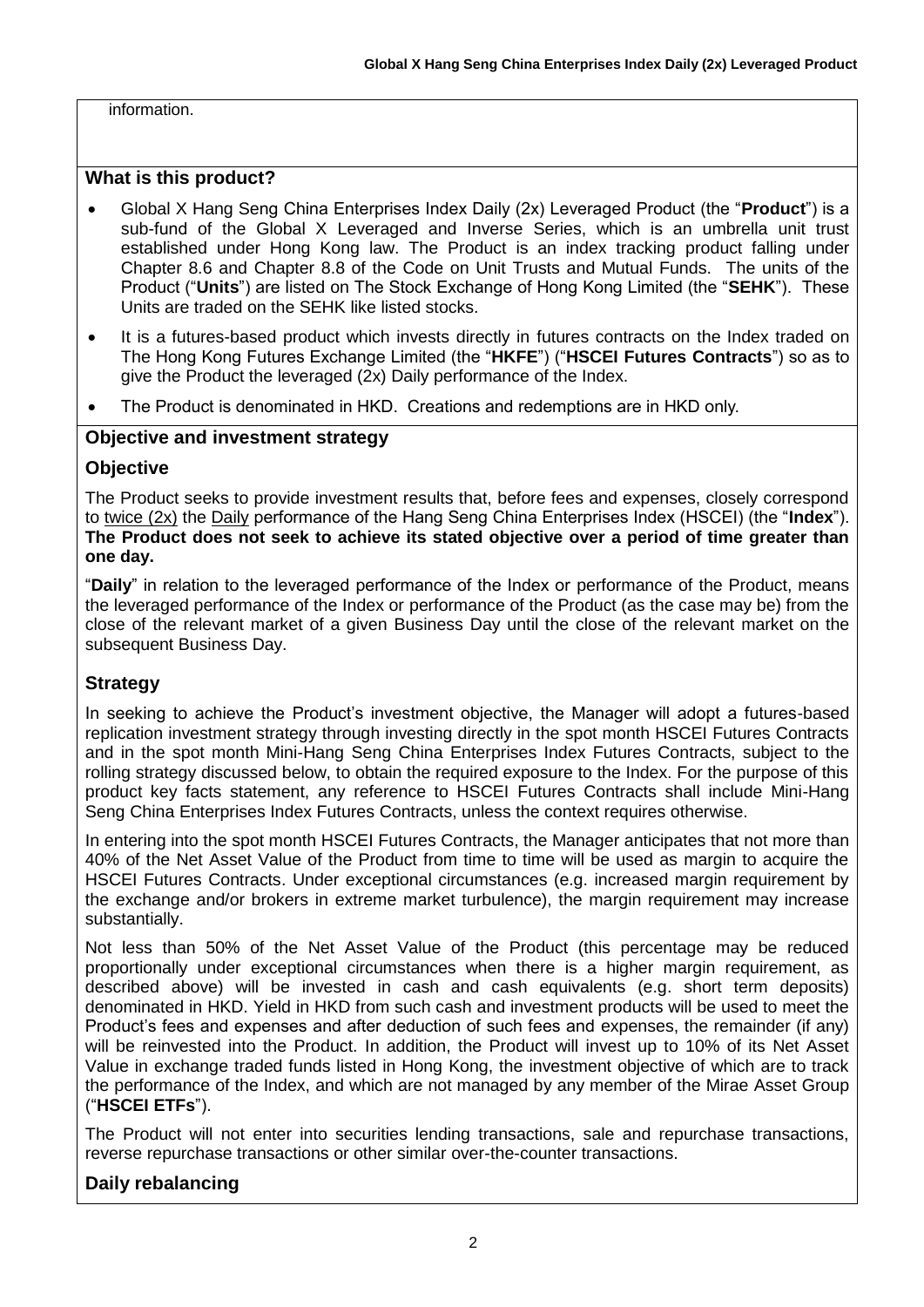The Product as a leveraged product will rebalance its position on a day when the HKFE and SEHK are open for trading (i.e. a Business Day). On such days the Product will rebalance its position at or around the close of trading of the underlying markets, by increasing exposure in response to the Index's Daily gains or reducing exposure in response to the Index's Daily losses, so that its Daily leverage exposure ratio to the Index is consistent with the Product's investment objective.

# **Futures roll**

The Manager will use its discretion to carry out the roll-over of the spot month HSCEI Futures Contracts into next month HSCEI Futures Contracts with the goal that, by one Business Day before the last trading day of the spot month HSCEI Futures Contracts, all roll over activities would have occurred.

# **Index**

The Hang Seng China Enterprises Index (the "**Index**") measures the performance of the largest and most liquid Mainland securities (as defined below) listed in Hong Kong.

A "Mainland security" is defined as a Hong Kong-listed security that has at least 50% of its sales revenue (or profit or assets, if relevant) derived from mainland China.

The Index universe comprises securities of Mainland securities that are listed on the Main Board of the SEHK. It includes primary or secondary listed shares of companies and real estate investment trusts ("REITs"). It excludes stapled securities, foreign companies, biotech companies with stock names end with marker "B" and investment companies listed under Chapter 21 of the Listing Rules.

The Index adopts a free float-adjusted market capitalisation weighted methodology with a specified cap-level on individual constituent weightings. Currently, weighted voting rights constituents ("**WVRs**") and secondary-listed constituents are subject to a 5% weighting cap, and other constituents are subject to a 10% weighting cap. With effect from the June 2021 index rebalancing, all individual constituents, including WVRs, secondary-listed constituents and other constituents, will be subject to an aligned weighting cap of 8%.

The Index is a price return index. A price return index calculates the performance of the Index constituents without adjustments for cash  $-$  or warrant bonuses.

As at 31 March 2022, it comprised 50 constituent stocks with total market capitalisation of approximately HKD 18,049,302 million.

The Index was launched on 8 August 1994 and had a base level of 2,000 on 3 January 2000. The Index is denominated in HKD.

The Index is compiled and managed by Hang Seng Indexes Company Limited (the "**Index Provider**"). The Manager (and each of its Connected Persons) is independent of the Index Provider.

### **Index constituents**

You can obtain the list of the constituents of the Index, their respective weightings and additional information of the Index including the index methodology and the closing level of the Index from the website of the Index Provider at [www.hsi.com.hk](http://www.hsi.com.hk/) (this website has not been reviewed by the SFC).

### **Index codes**

Bloomberg: HSCEI Reuters: .HSCE

### **Use of derivatives / Investment in derivatives**

The Product's net derivative exposure may be more than 100% of the Product's Net Asset Value.

### **What are the key risks?**

**Investment involves risks. Please refer to the Prospectus for details including as to the risk**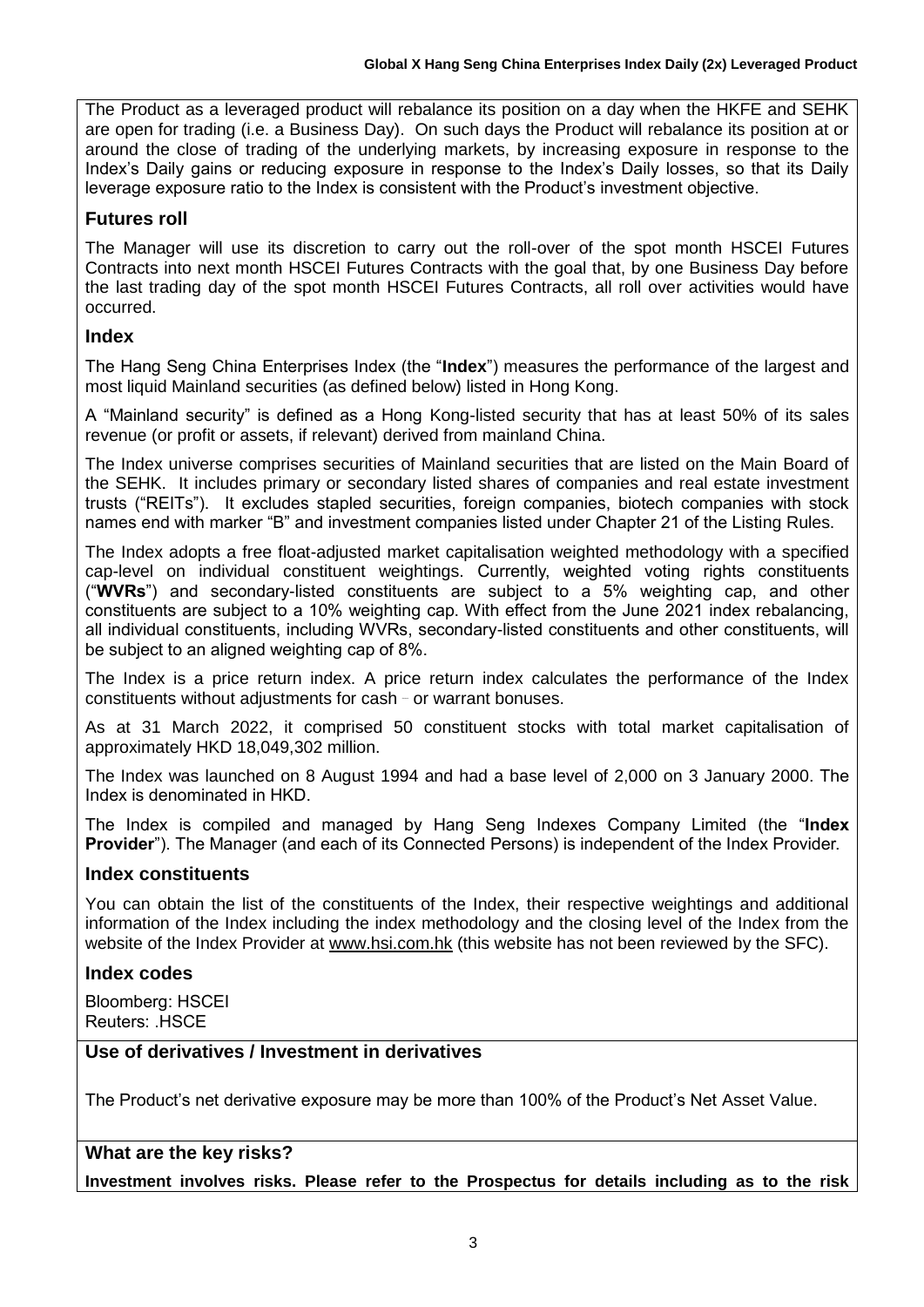#### **factors.**

### **1. Investment risk**

• The Product is a derivative product and not suitable for all investors. There is no guarantee of the repayment of principal. Therefore your investment in the Product may suffer Therefore your investment in the Product may suffer substantial/total losses.

### **2. Long term holding risk**

- **The Product is not intended for holding longer than one day** as the performance of the Product over a period longer than one day will very likely differ in amount and possibly direction from the leveraged performance of the Index over that same period (e.g. the loss may be more than twice the fall in the Index).
- The effect of compounding becomes more pronounced on the Product's performance as the Index experiences volatility. With higher Index volatility, the deviation of the Product's performance from the leveraged performance of the Index will increase, and the performance of the Product will generally be adversely affected.
- As a result of Daily rebalancing, the Index's volatility and the effects of compounding of each day's return over time, it is even possible that the Product will lose money over time while the Index's performance increases or is flat.

#### **3. Leverage risk**

• The Product will utilise leverage to achieve a Daily return equivalent to twice (2x) the return of the Index. Both gains and losses will be magnified. The risk of loss resulting from an investment in the Product in certain circumstances including a bear market will be substantially more than a fund that does not employ leverage.

#### **4. Risk of rebalancing activities**

• There is no assurance that the Product can rebalance its portfolio on a Daily basis to achieve its investment objective. Market disruption, regulatory restrictions or extreme market volatility may adversely affect the Product's ability to rebalance its portfolio.

### **5. Liquidity risk**

• The rebalancing activities of the Product typically take place near the end of a Business Day, at or around the close of trading of the underlying markets, to minimise tracking difference. As a result, the Product may be more exposed to the market conditions during a shorter interval and may be more subject to liquidity risk.

#### **6. Intraday investment risk**

• Leverage factor of the Product may change during a trading day when market moves but it will not be rebalanced immediately. The Product is normally rebalanced near the end of a Business Day, at or around the close of trading of the underlying markets. As such, return for investors that invest for a period less than a full trading day may be greater than or less than two times (2x) leveraged investment exposure to the Index, depending upon the movement of the Index from the last rebalancing until the time of purchase.

### **7. Portfolio turnover risk**

• Daily rebalancing of Product's holdings causes a higher level of portfolio transactions than compared to the conventional ETFs. High levels of transactions increase brokerage and other transaction costs.

### **8. Futures contracts risks**

- The Product is a futures based product. Investment in futures contracts involves specific risks such as high volatility, leverage, rollover and margin risks. The leverage component of futures contracts can result in a loss significantly greater than the amount invested in the futures contracts by the Product. Exposures to futures contracts may lead to a high risk of significant loss by the Product.
- A "roll" occurs when an existing futures contract is about to expire and is replaced with a futures contract representing the same underlying but with a later expiration date. The value of the Product's portfolio (and so the Net Asset Value per Unit) may be adversely affected by the cost of rolling positions forward (due to the higher price of the futures contract with a later expiration date) as the futures contracts approach expiry.
- There may be imperfect correlation between the value of the underlying reference assets and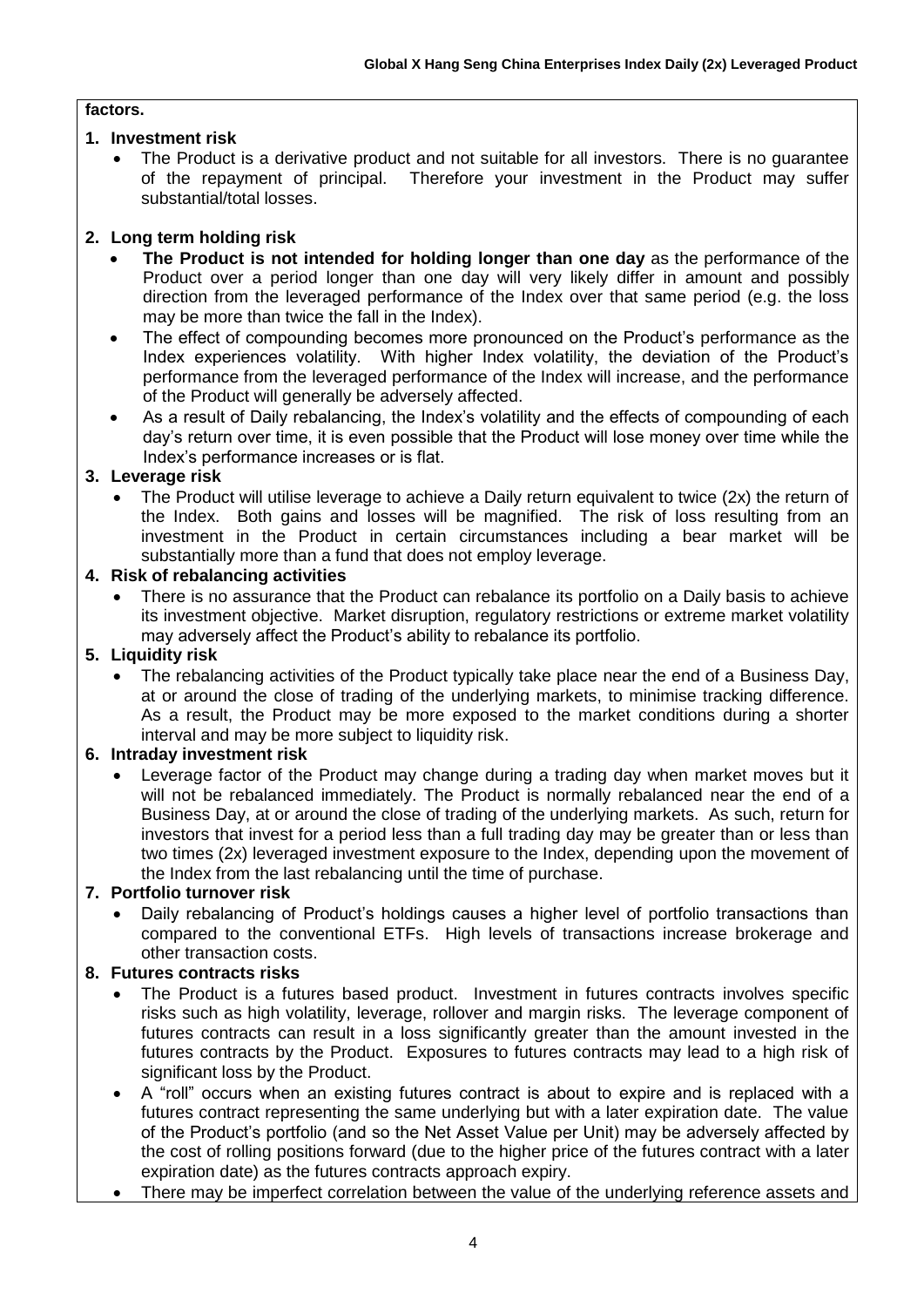the futures contracts, which may prevent the Product from achieving its investment objective. **9. Volatility risk**

• Prices of the Product may be more volatile than conventional ETFs because of using leverage and the Daily rebalancing activities.

#### **10.Holding of HSCEI Futures Contracts restriction in number risk**

The positions of futures contracts or stock options contracts held or controlled by the Product, and/or the positions held or controlled by the Manager, including positions held for the Manager's own account or for the funds under its management (such as the Product) but controlled by the Manager, may not in aggregate exceed the relevant maximum under the Securities and Futures (Contracts Limits and Reportable Position) Rules (the "**Rules**"). Accordingly, if the position held or controlled by the Product, and/or the positions held or controlled by the Manager, including positions held for the Manager's own account or for the funds under its management (such as the Product) but controlled by the Manager, reaches the relevant position limit or if the Net Asset Value of the Product grows significantly, the restrictions under the Rules may prevent creations of Units due to the inability under the Rules of the Product to acquire further HSCEI Futures Contracts. This may cause a divergence between the trading price of a Unit on the SEHK and the Net Asset Value per Unit. The investment exposure could also deviate from the target exposure which adds tracking error to the Product.

#### **11.Concentration and mainland China market risk**

The Product is subject to concentration risks as a result of tracking the leveraged performance of a single geographical region or country (the PRC including Hong Kong). The value of the Product may be more volatile than that of a fund having a more diverse portfolio of investments. The Index constituents are companies listed on the SEHK and primarily traded in Hong Kong, and have substantial business exposure to the PRC, an emerging market. Investments of the Product may involve increased risks and special considerations not typically associated with investment in more developed markets, such as liquidity risks, currency risks/control, political and economic uncertainties, legal and taxation risks, settlement risks, custody risk and the likelihood of a high degree of volatility.

#### **12.Passive investments risks**

• The Product is not "actively managed" and therefore the Manager will not have discretion to adapt to market changes when the Index moves in an unfavourable direction to the Product. In such circumstances the Product will also decrease in value.

#### **13.Trading risks**

- The trading price of the Units on the SEHK is driven by market factors such as the demand and supply of the Units. Therefore, the Units may trade at a substantial premium or discount to the Net Asset Value.
- As investors will pay certain charges (e.g. trading fees and brokerage fees) to buy or sell Units on the SEHK, investors may pay more than the Net Asset Value per Unit when buying Units on the SEHK, and may receive less than the Net Asset Value per Unit when selling Units on the SEHK.

#### **14.Trading differences risk**

- The HKFE and the SEHK have different trading hours. As the HKFE may be open when Units in the Product are not priced, the value of the HSCEI Futures Contracts in the Product's portfolio may change at times when investors will not be able to purchase or sell the Product's Units. Difference in trading hours between the HKFE and the SEHK may increase the level of premium/discount of the Unit price to its Net Asset Value.
- Trading of the Index constituents closes earlier than trading of the HSCEI Futures Contracts so there may continue to be price movements for HSCEI Futures Contracts when Index constituents are not trading. There may be imperfect correlation between the value of the Index constituents and the HSCEI Futures Contracts, which may prevent the Product from achieving its investment objective.

#### **15.Tracking error and correlation risks**

• Fees, expenses, transaction costs, high portfolio turnover, liquidity of the market and the investment strategy adopted by the Manager may result in tracking error, and the reduced correlation between the performance of the Product and the two times (2x) Daily performance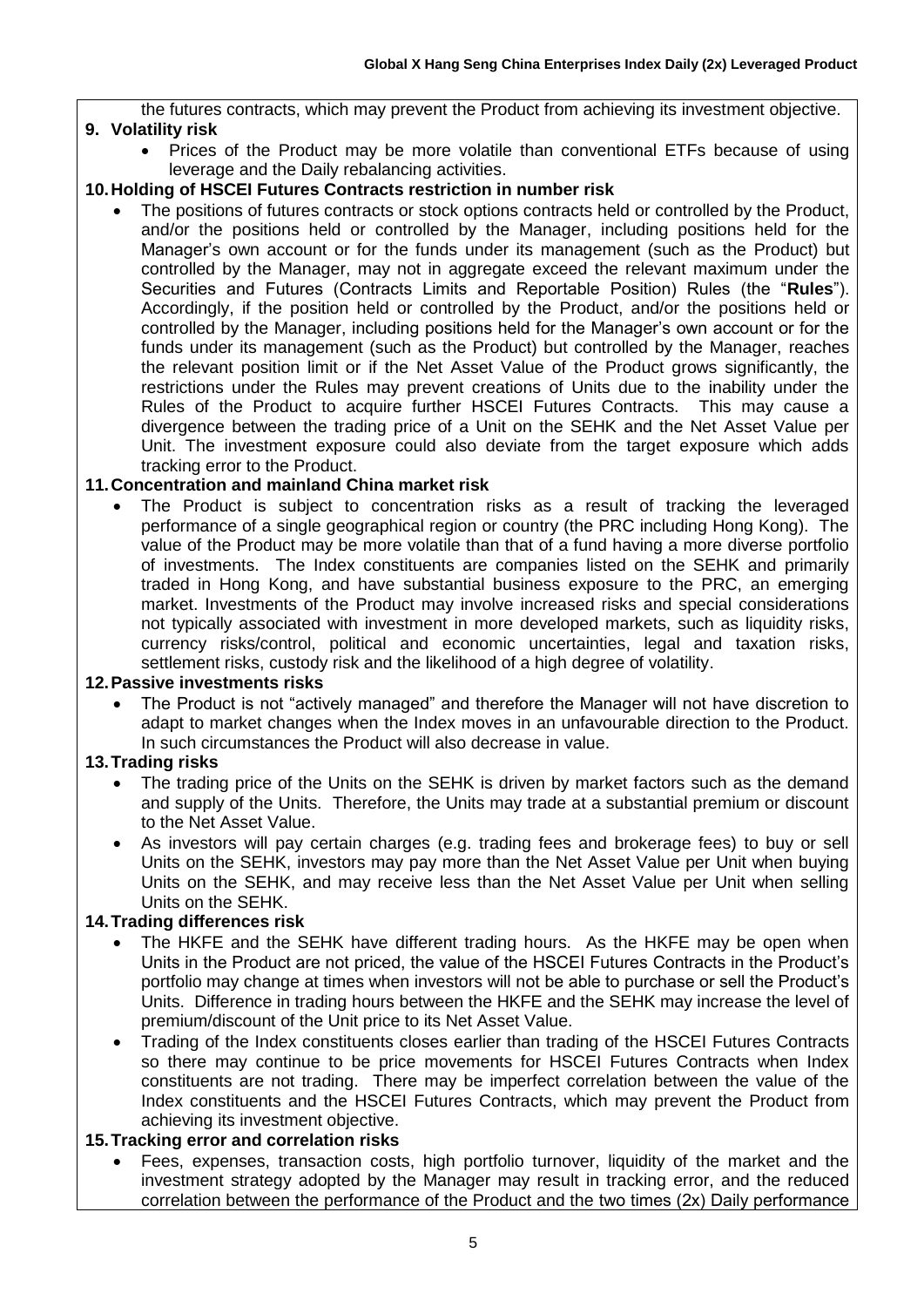of the Index. The Manager will monitor and seek to manage such risk in minimising tracking error. There can be no assurance of exact or identical replication at any time of two times (2x) the Daily performance of the Index.

#### **16.Termination risk**

• The Product may be terminated early under certain circumstances, for example, where there is no market maker, the Index is no longer available for benchmarking or if the size of the Product falls below HKD80 million. Any distribution received by a Unitholder on termination of the Product may be less than the capital initially invested by the Unitholder, resulting in a loss to the Unitholder.

#### **17.Reliance on market maker risks**

• Although it is a requirement that the Manager will use its best endeavours to put in place arrangements so that at least one market maker will maintain a market for the Units and gives not less than 3 months' notice prior to terminating market making arrangement under the relevant market maker agreement, liquidity in the market for the Units may be adversely affected if there is only one market maker for the Units. Also, the Product may be required by the SFC to be terminated if there is no market maker for the Units. There is no guarantee that any market making activity will be effective.



- Past performance information of the Product is not indicative of future performance. Investors may not get back the full amount invested.
- The computation basis of performance of the Product is based on the calendar year end, NAV-To-NAV, without any reinvestment of distributions.
- The graph shows how much the Product and the underlying index increased or decreased in value during the calendar year being shown.
- Performance of the Product has been calculated in HKD taking into account ongoing charges and excluding your trading costs on SEHK.
- The Product seeks to achieve its stated investment objective in one day and rebalances at the end of the day. That is, the performance of the Product may not correspond to two times the return of the underlying index over a one-year period or any period beyond one day. Investors should refer to the Prospectus for more information about the differences between the performance of the Product and two times the return of the underlying index over a period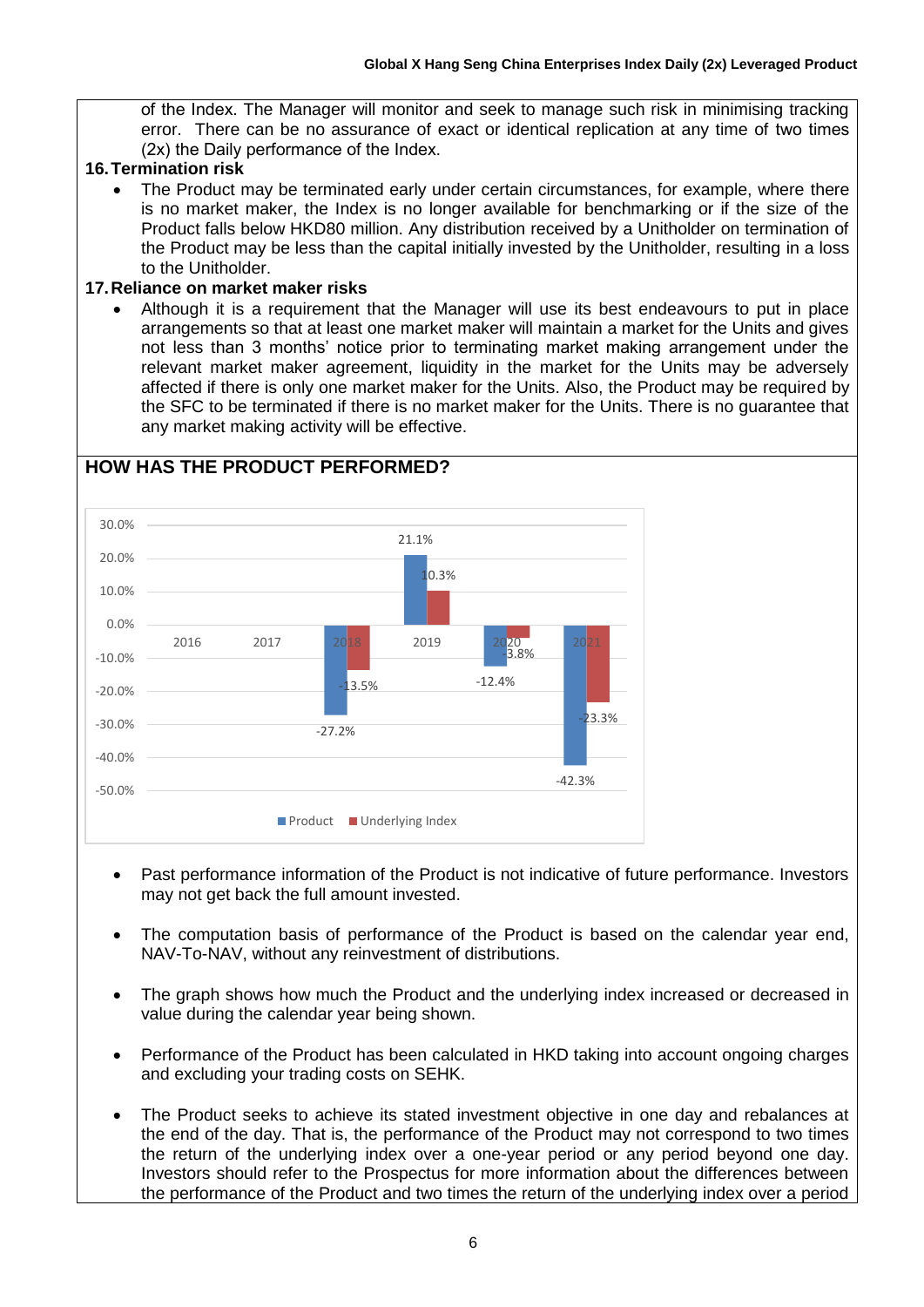longer than one day.

- Where no past performance is shown there was insufficient data available in that year to provide performance.
- Launch date: 10 March 2017.

### **Is there any guarantee?**

The Product does not have any guarantees. You may not get back the amount of money you invest.

#### **What are the fees and charges?**

#### **Charges incurred when trading the Product on the SEHK**

| Fee                     | What you pay            |
|-------------------------|-------------------------|
| <b>Brokerage fee</b>    | Market rates            |
| <b>Transaction levy</b> | $0.0027\%$ <sup>1</sup> |
| <b>Trading fee</b>      | $0.005\%$ <sup>2</sup>  |
| <b>Stamp duty</b>       | Nil                     |

<sup>1</sup> Transaction levy of 0.0027% of the trading price of the Units, payable by each of the buyer and the seller.

 $2$  Trading fee of 0.005% of the trading price of the Units, payable by each of the buyer and the seller. **Ongoing fees payable by the Product**

The following expenses will be paid out of the Product. They affect you because they reduce the Net Asset Value which may affect the trading price.

|                           | Annual rate (as a % of the Product's Net<br><b>Asset Value)</b>                                                       |
|---------------------------|-----------------------------------------------------------------------------------------------------------------------|
| <b>Management fee*</b>    | Up to 0.65%                                                                                                           |
| Trustee fee*              | Up to 0.12%, subject to a monthly minimum<br>of HKD78,000 (minimum fee waived from 10<br>March 2017 to 10 March 2019) |
| <b>Performance fee</b>    | Not applicable                                                                                                        |
| <b>Administration fee</b> | Not applicable                                                                                                        |

Please note that such a fee may be increased up to a permitted maximum amount by providing 1 month's prior notice to Unitholders. Please refer to the "Fees and Charges" section of the Prospectus for details.

#### **Other fees**

You may have to pay other fees when dealing in the Units of the Product.

#### **Additional information**

The Manager will publish important news and information with respect to the Product (including in respect of the Index), in the English and Chinese languages (unless otherwise specified), on the Manager's website at https://www.globalxetfs.com.hk/ (which has not been reviewed by the SFC) including:

- the Prospectus and this statement (as revised from time to time);
- the latest annual accounts and interim unaudited report (in English only);
- any notices relating to material changes to the Product which may have an impact on its investor such as material alterations or additions to the Prospectus or the Product's constitutive